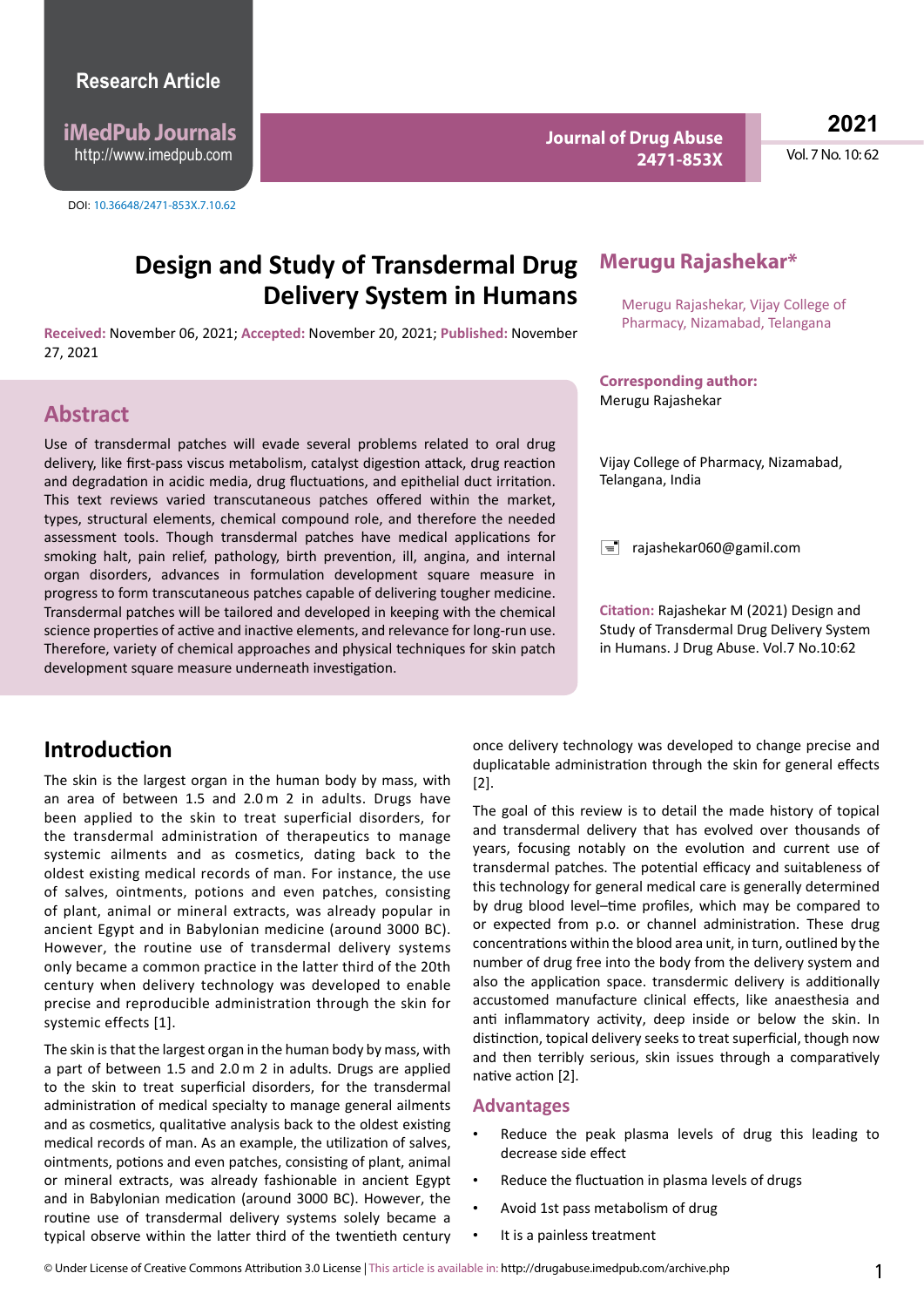- Enhancement of patient compliance
- Reduction of dosing frequency

#### **Disadvantages**

- Drugs having terribly low or high partition constant fail to achieve circulation
- Patients having higher mass fail to penetrate the stratum
- High melting of drug thanks to low solubility of each water and fat

#### **Types of TDDS**

TDDS classified into three types

- 1. Reservoir system
- 2. Matrix system
- 3. Microresevior system

The reservoir transdermal system encompasses a separate drug layer. The drug layer may be a liquid compartment containing a drug resolution or suspension separated by the adhesive layer. Drug is also within the sort of suspension, gel or resolution. These drugs are distributed on the solid compound matrix shows in (Figure 1) [3].

#### **Matrix system**

Matrix tablets are the type of controlled drug delivery systems, which release the drug in continuous manner. In a matrix system, the drug substance is homogenously mixed into the rate controlling material as crystalline, amorphous or in rare cases molecular dispersion shows in (Figure 2).

The matrix system classified into two types of systems:

- Drug adhesive system: The drug reservoir is made by the dispersion of drug to associate degree adhesive polymer; then, it spread on the medicated adhesive polymer or melt on backing layer.
- Matrix dispersion system: The drugs are homogeneously spread on the lipophilic or hydrophilic polymer matrix. The drugs having polymer is fitted on a specific base plate. From

a drug rubber backing layer, it self it unfold to create a strip of adhesive rim rather than applying the adhesive or part of drug reservoir.

#### **Microresevior system**

This system is the combination of matrix dispersion and reservoir. First drug is dissolved in an aqueous solution of water-soluble polymer, then it is dispersed in lipophilic polymers to form microscopic spheres of drug reservoir shows in (Figure 3) [4].

#### **Various Methods for Preparation TDDS**

**Asymmetric TPX membrane method:** An example patch may be fabricated for this a heat sealable polyester film (type 1009, 3 m) with a concave of 1cm diameter are used as the backing membrane. Drug sample is distributed into the concave membrane, coated by a TPX asymmetric membrane, and sealed by an adhesive.

**Circular teflon mould method:** Solutions containing polymers in varied ratios are utilized in an organic solvent. Calculated quantity of drug is dissolved in half the amount of same organic solvent. Enhancers in numeruos concentrations are dissolved within the other half of the organic solvent then additional. Di-N-butylphthalate is additional as a plasticizer into drug chemical compound resolution. The total contents are to be stirred for 12 hrs then poured into a circular Teflon mould. The moulds are to be placed on a leveled surface and coated with inverted funnel to control solvent vaporization in a very streamline flow hood model with an air speed of 0.5 m/s. The solvent is allowed to evaporate for 24 hrs. The dried films are to be hold on for an additional 24 hrs at 25 ± 0.5°C in a desiccators containing silica gel before evaluation to eliminate aging effects. The type films are to be evaluated among one week of their preparation.

**Mercury substrate method:** In this method drug is dissolved in polymer solution along with plasticizer. The above solution is to be stirred for 10- 15 minutes to produce a homogenous dispersion and poured in to a leveled mercury surface, covered with inverted funnel to control solvent evaporation [5,6].

The below Table 1 and 2 is explaining about different polymers used in the preparation of transdermal patches.

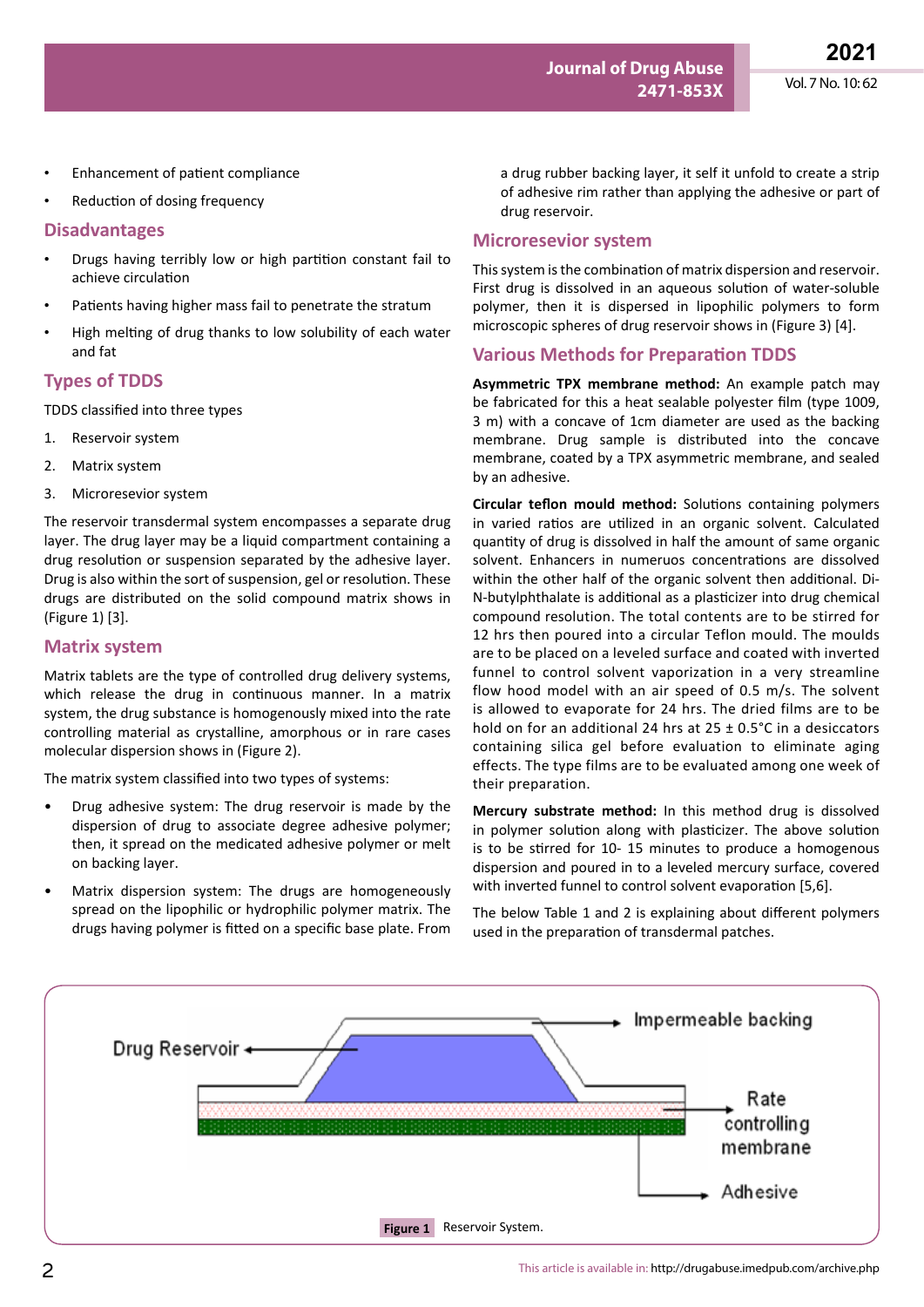# **2021**

Vol. 7 No. 10: 62







| Ideal Properties of Drug Candidate For Transdermal Drug Delivery |                                          |
|------------------------------------------------------------------|------------------------------------------|
| Parameter                                                        | Properties                               |
| Dose                                                             | Should be low                            |
| Half-life in hr                                                  | 10 or less                               |
| Molecular weight                                                 | $<$ 400                                  |
| Partition coefficient                                            | Log P (octanol-water) between -1.0 and 4 |
| Skin permeability coefficient                                    | $>0.5$ x10-3 cm/hr                       |
| Skin reaction                                                    | Non irritating and non sensitizer        |
| Oral bioavailability                                             | Low                                      |
| Therapeutic index                                                | Low                                      |

**Table 2:** Explaining about different polymers used in the preparation of transdermal patches.

**Types of polymers used in TDDS**

| <b>I</b> ypes of polymers used in TDDS    |                                                                                                                                                                                                  |
|-------------------------------------------|--------------------------------------------------------------------------------------------------------------------------------------------------------------------------------------------------|
| <b>Types</b>                              | Polymers                                                                                                                                                                                         |
| <b>Matrix formers</b>                     | Poly ethylene glycol Ethyl cellulose and polyvinylpyrrolidone<br>Hydroxy methyl cellulose                                                                                                        |
| Rate controlling                          | Silicon rubberPolyurethane                                                                                                                                                                       |
| Pressure sensitive                        | Silicon                                                                                                                                                                                          |
| <b>Adhesives</b>                          | Polyisobutylene<br>Polyacrylates Compounded                                                                                                                                                      |
| Thermoplastic hot melt pressure sensitive | Ethylene vinyl acetate co-polymer Paraffin wax<br>Low density polypropylene Styrene-butadiene co-polymer Ethylene-ethacrylate co-<br>polymer Uncompounded<br>Polyesters Polyamides Polyurethanes |
| <b>Backing layer</b>                      | Polyurethane<br><b>PVC</b><br><b>PE</b><br><b>EVA</b>                                                                                                                                            |

PVC: Polyvenylchloride, PE: Polyethelene, EVA: Ethylenevinyl acetate